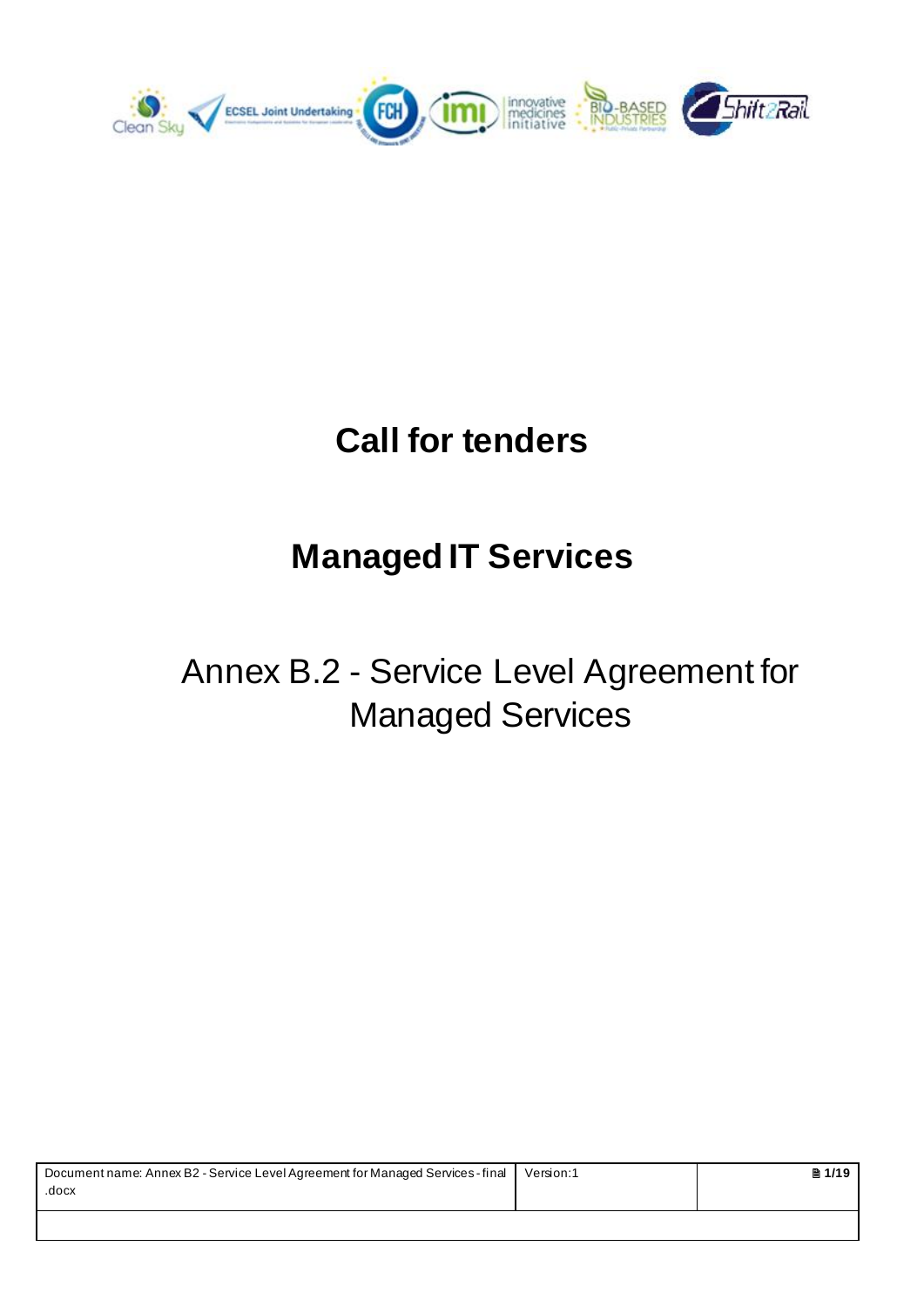

# Table of contents

| 1   |       |  |
|-----|-------|--|
| 1.1 |       |  |
| 1.2 |       |  |
| 1.3 |       |  |
| 1.4 |       |  |
| 1.5 |       |  |
| 1.6 |       |  |
| 1.7 |       |  |
| 1.8 |       |  |
| 1.9 |       |  |
|     | 1.9.1 |  |
|     | 1.9.2 |  |
|     |       |  |
|     |       |  |
|     |       |  |
|     |       |  |
|     |       |  |
|     |       |  |
|     |       |  |
|     |       |  |
|     |       |  |
|     |       |  |

| Document name: Annex B2 - Service Level Agreement for Managed Services - final<br>.docx | Version:1 | 2/19 |
|-----------------------------------------------------------------------------------------|-----------|------|
|                                                                                         |           |      |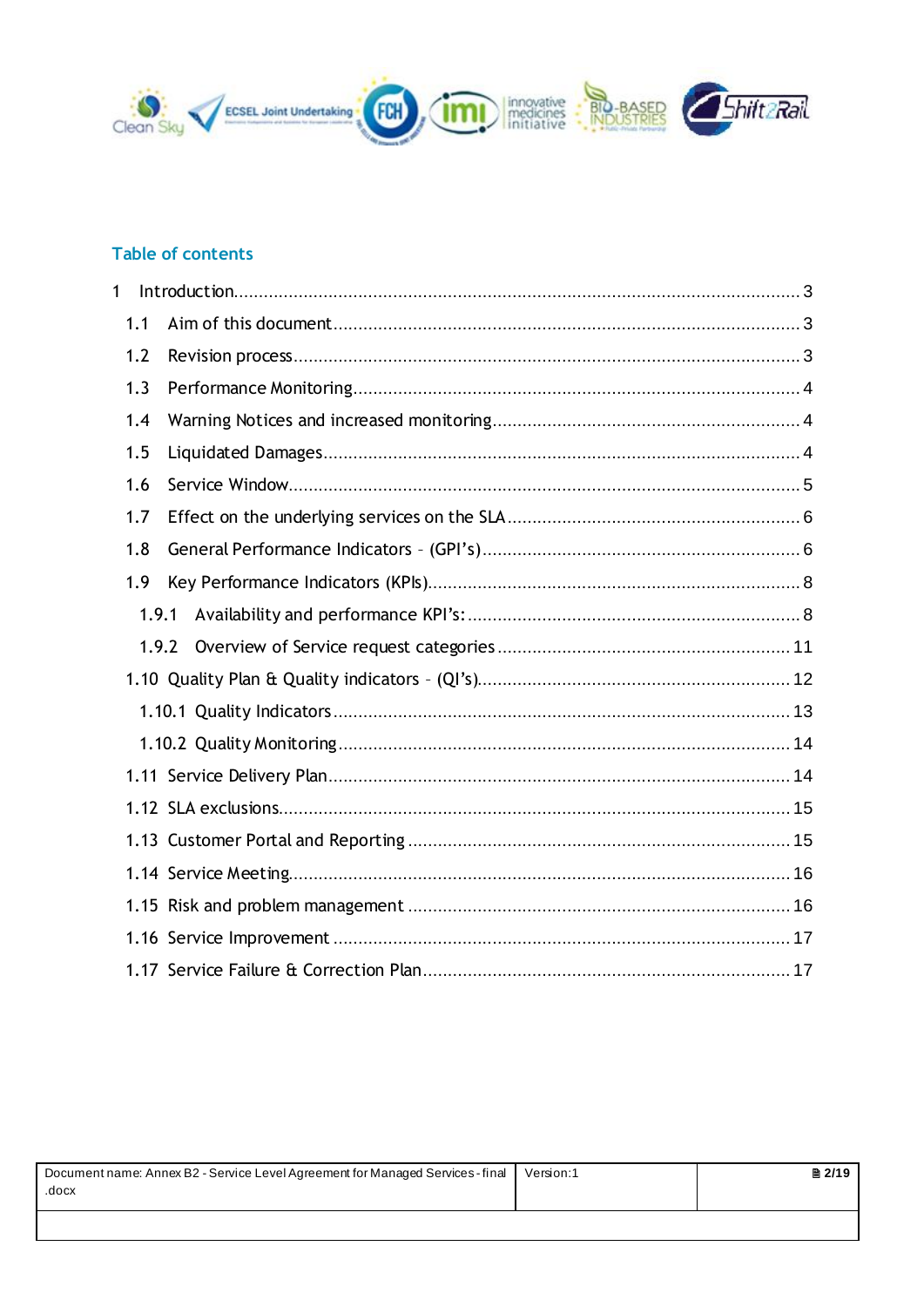

#### <span id="page-2-0"></span>**1 Introduction**

#### <span id="page-2-1"></span>**1.1 Aim of this document**

The **Service Level Agreement** (SLA) defines the mechanisms used for the management of the framework contract and the specific contracts based upon it. In addition, it lays down the service quality indicators, which are specific indicators used for the measurement of the quality of the service and the applicable liquidated damages in case of non-fulfilment of the required service levels.

This Service Level Agreement is based on the Service Requirements (SR) defined in the chapters 2 and 3 of the Annex A1 – Service Requirements, covering the minimum services to be provided.

This document focuses on the interfaces and communication channels between the Joint Undertakings and the future contractor. **It is the minimum level of services and quality required by the JUs, can not be downgraded. It forms an integral part of the framework contract. Unconditional acceptance of the SLA by the Contractor is mandatory.**

The Service Level Agreement (SLA) to be developed by the tenderers, based on this document, is composed of

- the performance indicators,
- the Quality Plan (QP) containing the Quality Indicators and
- the Service Delivery Plan (SDP)

It is applicable for the duration of the framework contract and to all related specific contracts signed.

The SLA is a living document which may be updated during the framework contract, on the request of the either of the parties.

Modifications to this document must be discussed and agreed between the Service Manager (see profiles in point 1.5 of Annex A1) and the JUs according to the revision process detailed in section 1.2 below.

#### <span id="page-2-2"></span>**1.2 Revision process**

During the lifetime of the framework contract, the JUs or the future contractormay propose changes in the Service Delivery Plan, Service Level Agreement and the Service Requirements (Annex A1). These changes cannot be in contradiction with the minimum requirements of the framework contract and its annexes. Their purpose is to clarify or help the execution of the contract. They will need the agreement of both parties.

| Document name: Annex B2 - Service Level Agreement for Managed Services - final | Version:1 | ■ 3/19 |
|--------------------------------------------------------------------------------|-----------|--------|
| .docx                                                                          |           |        |
|                                                                                |           |        |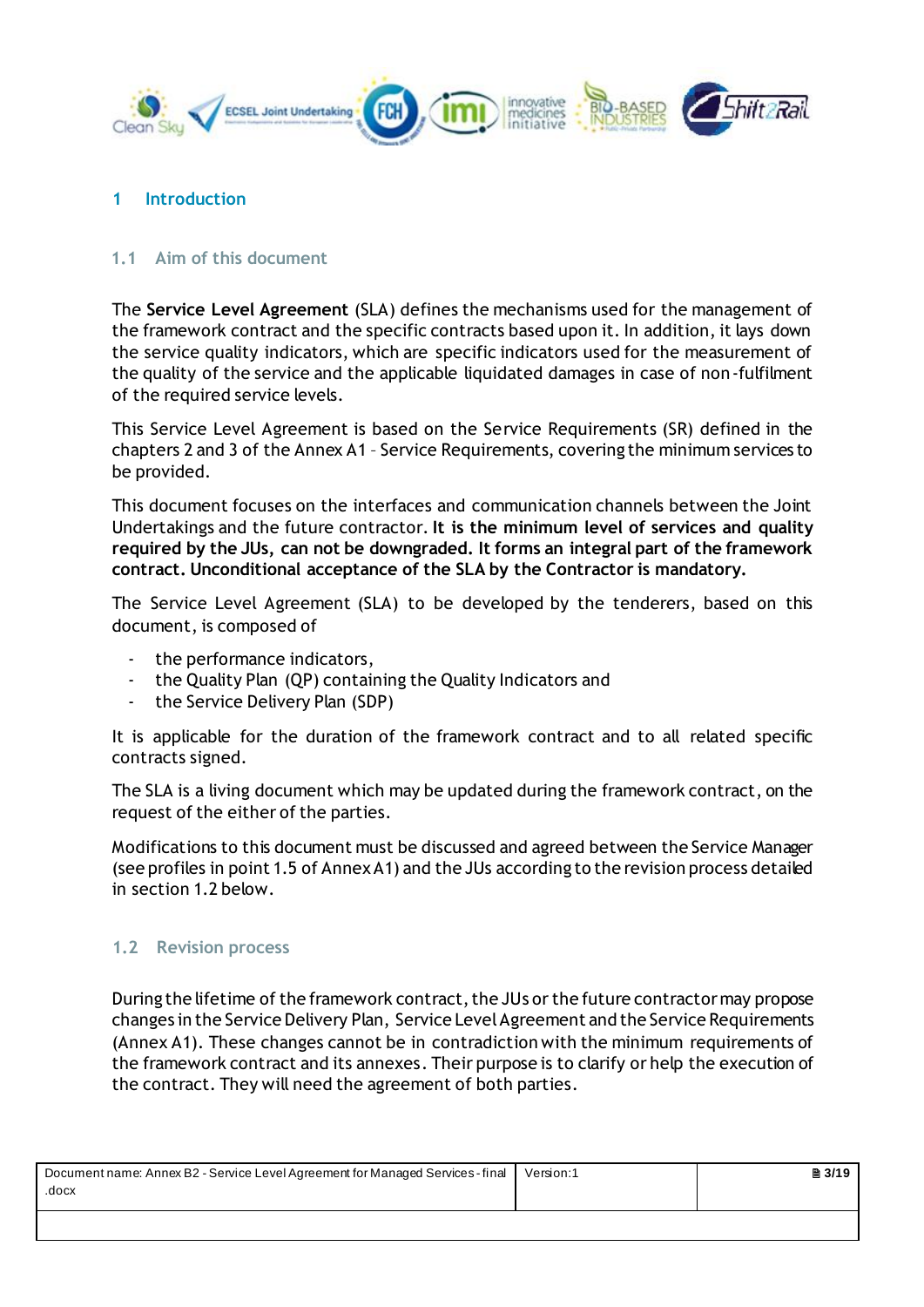

# <span id="page-3-0"></span>**1.3 Performance Monitoring**

The JUs will monitor the Contractor's performance of the required services. The Contractor shall co-operate, and shall commit that its sub-contractors co-operate with the JUs in carrying out the monitoring referred above at no additional charge to the JUs. If the Contractor believes that the JUs' monitoring of the services is unreasonable, the Contractor may escalate the issue with the JUs using the Escalation Procedure to be defined in the SDP.

# <span id="page-3-1"></span>**1.4 Warning Notices and increased monitoring**

Without prejudice to the other rights or remedies of the JUs, if at any time the Contractor has:

- committed any material default of its obligations under this Service Level Agreement; or
- in respect of its performance of the services, fallen to or below a service threshold set in the service level agreement;
- accrued two (2) or more service failures as described in chapter 1.17 in any three (3) month period; or
- accrued five (5) or more events affecting the service credits as defined in chapter 1.9.1 in any calendar month;

then the JUs may give a written notice (a "**Warning Notice**") to the Contractor setting out the matter or matters giving rise to such notice and containing a reminder to the Contractor of the implications of such notice. Any such notice shall state on its face that it is a Warning Notice.

Without prejudice to the other rights or remedies of the JUs, if the Contractor receives two (2) or more Warning Notices in any period of three (3) calendar months in respect of any Services (or any part thereof), the JUs may, by written notice to the Contractor, reasonably increase the level of its monitoring of the Contractor, or (at the JUs' discretion) require the Contractor to increase the level of its monitoring of its own performance of its obligations under this Service Level Agreement, in respect of the Services (or relevant part thereof) to which the Warning Notices relate, until such time as the Contractor shall have demonstrated to the reasonable satisfaction of the JUs that it shall perform (and is capable of performing) its obligations under this Service Level Agreement.

# <span id="page-3-2"></span>**1.5 Liquidated Damages**

Liquidated damages (LDs) are applicable when the contractor fails to meet its contractual obligations. There are defined in the article II.14 of the Annex A4 the Framework Contract ( Annex A4) and in section 1.10 of the present document.

| Document name: Annex B2 - Service Level Agreement for Managed Services - final | Version:1 | ■ 4/19 |
|--------------------------------------------------------------------------------|-----------|--------|
| .docx                                                                          |           |        |
|                                                                                |           |        |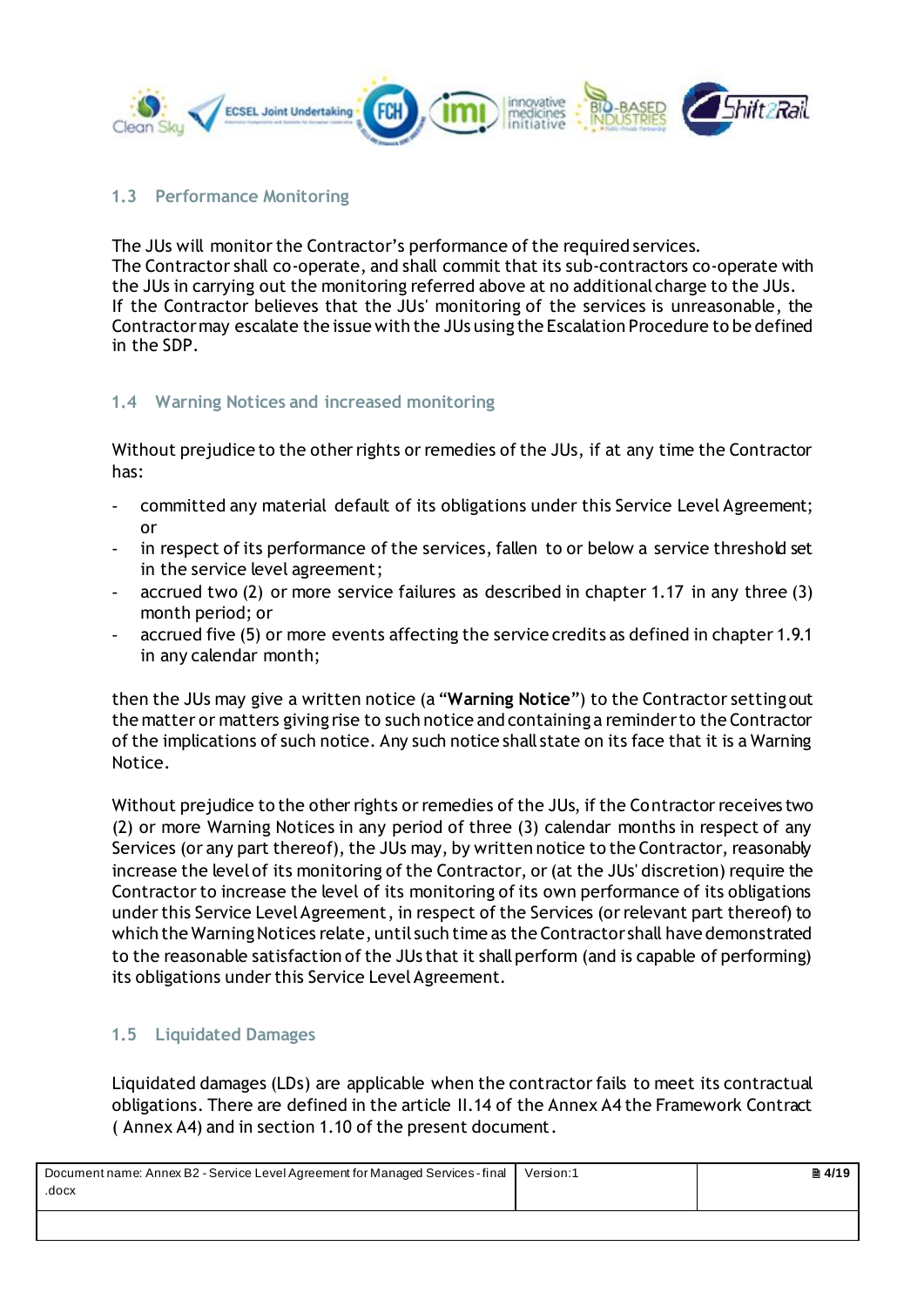

Contractor strongly **commits on quality** for the service delivery. Penalties with visible impact apply in case of non-compliance with the targets.

#### <span id="page-4-0"></span>**1.6 Service Window**

| Service                                              | Service window                                               | <b>Comments</b>                                                                                                                                                                                                                                                                                     |
|------------------------------------------------------|--------------------------------------------------------------|-----------------------------------------------------------------------------------------------------------------------------------------------------------------------------------------------------------------------------------------------------------------------------------------------------|
| End user support<br>on-site                          | business days 9h-17h                                         | When the on-site support person is absent, remote support from<br>Contractor takes over both for end user support and management of<br>the infrastructure.                                                                                                                                          |
|                                                      |                                                              | Working days with on-site presence: around 245 days. Working days of<br>the year except European Commission holidays (table below). In case<br>of unplanned absence the on-site resource will be replaced on best<br>effort base on the first day (on the second day replacement is<br>guar anteed) |
| End user support<br>remote                           | business days 8h30-18h                                       | Covers call intake with first line support and immediate action on<br>ur gent calls.                                                                                                                                                                                                                |
| End user support<br>remote (outside<br>office hours) | until 22:00 working days;<br>9:00-17:00 non-working<br>days) | Covers call intake with first-line basic support (VPN, password reset,<br>webmail support, incident logging, etc.)                                                                                                                                                                                  |
| IT systems<br>available                              | business days 7h-20h                                         | Except previously agreed upon maintenance windows.                                                                                                                                                                                                                                                  |
| Webmail and VPN<br>access                            | 24x7 coverage                                                | Covered with remote management by on-call team from Contractor.                                                                                                                                                                                                                                     |

European Commission holidays in 2018 (for reference only, see point I.15 of Annex A4, Framework Contract template):

| 1 January  | Monday, New Year's Day                                                 |
|------------|------------------------------------------------------------------------|
| 2 January  | Tuesday, day following New Year's Day                                  |
| 29 March   | Maundy Thursday                                                        |
| 30 March   | Good Friday                                                            |
| 2 April    | Easter Monday                                                          |
| 1 May      | Tuesday, Labor Day                                                     |
| 9 May      | Wednesday, Anniversary of the Declaration by President Schuman in 1950 |
| $10$ May   | Thursday, Ascension Day                                                |
| $11$ May   | Friday, day following Ascension Day                                    |
| $21$ May   | Whit Monday                                                            |
| 15 August  | Wednesday, Assumption Day                                              |
| 1 November | Thursday, All Saints' Day                                              |
|            |                                                                        |
| 2 November | Friday, All Souls' Day                                                 |

| Document name: Annex B2 - Service Level Agreement for Managed Services - final<br>.docx | Version:1 | ■ 5/19 |
|-----------------------------------------------------------------------------------------|-----------|--------|
|                                                                                         |           |        |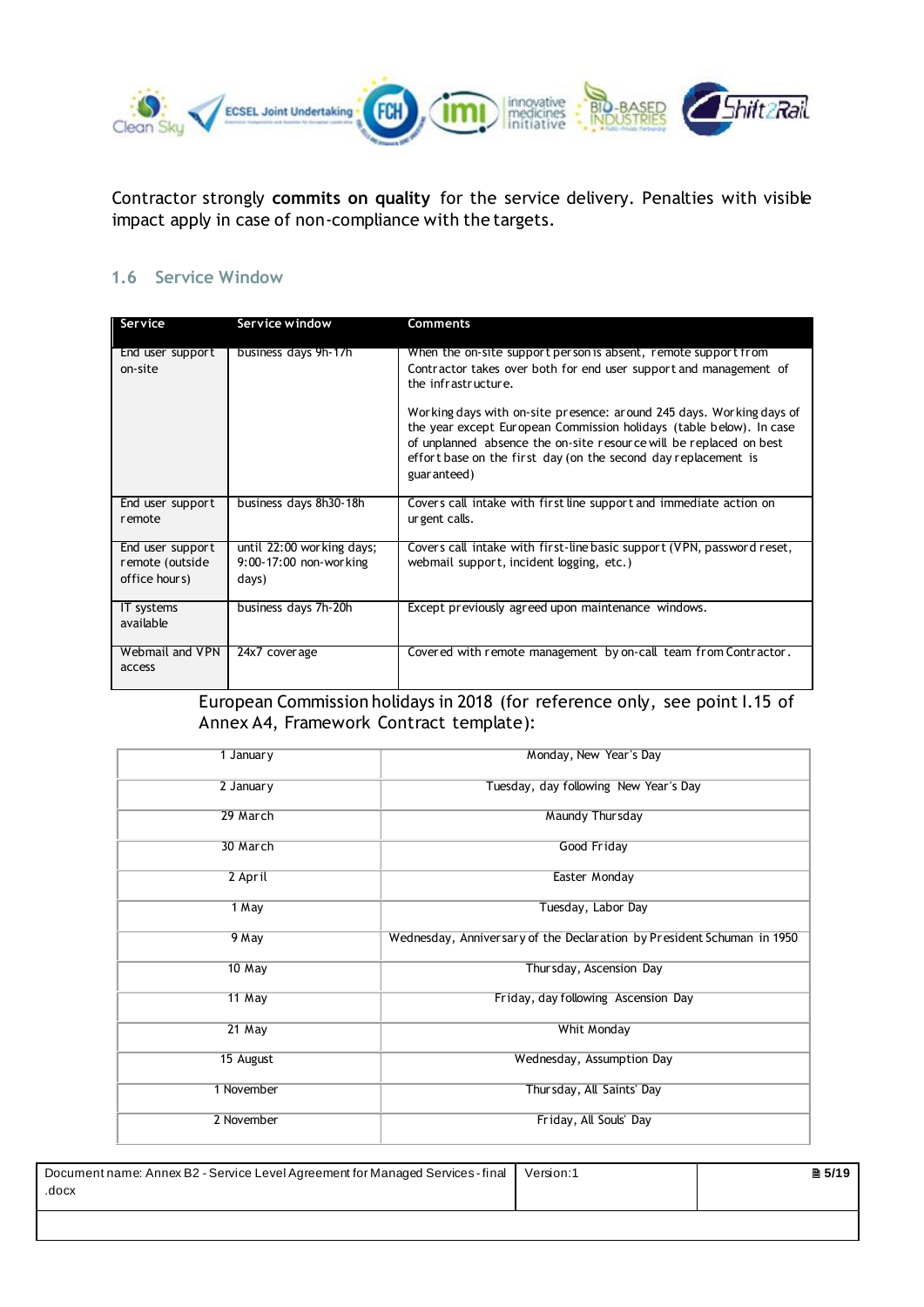

#### <span id="page-5-0"></span>**1.7 Effect on the underlying services on the SLA**

The JUs have several contracts with service contractors in the domain of IT services. Those contractors may operate 'in house' or outside the JUs' premises. Each of them has its own contract and SLA defining their service boundaries and service responsibilities towards the JUs.

Although the Contractor(winning tenderer) has no contractual relationships with the above underlying service contractors, the proper functioning of the Managed IT Services may be linked to the proper functioning of the underlying services. The contractor is not responsible for the incorrect functioning of the underlying services.

However, it is the responsibility of the Contractor to inform the JUs of the detected anomalies, in order to help the JUs to provide relevant information to the contractors of the underlying services.

#### <span id="page-5-1"></span>**1.8 General Performance Indicators – (GPIs)**

For the various service components and elements that are part of the current tender, a set of measurable key performance indicators and quality criteria have been defined. These are the basis of the SLA. They do not – however – allow an overall follow-up of the services and do not allow to effectively manage the continual improvement projects. Therefore, a new set of performance elements are defined. These are labelled "general performance indicators" (GPIs). These are indicators, which are not always measurable but are nonetheless very important. During the contract, the GPIs may evolve in accordance with the evolution of JUs' business requirements, with the changes in the JUs' organisation and with the technological evolution of the JUs' ICT environment.

GPIs are indicators for which it may not be possible to define measurable objectives like the KPIs that can be objectively "measured" using an incident management tool. GPI breaches can be identified by various means: for example by sampling, by reviewing or following complaints on specific situations.

Breaches on GPIs will be registered. The contractor will be asked to provide a SMART action plan to prevent the situations from reoccurring.

| Document name: Annex B2 - Service Level Agreement for Managed Services - final | Version:1 | ■ 6/19 |
|--------------------------------------------------------------------------------|-----------|--------|
| .docx                                                                          |           |        |
|                                                                                |           |        |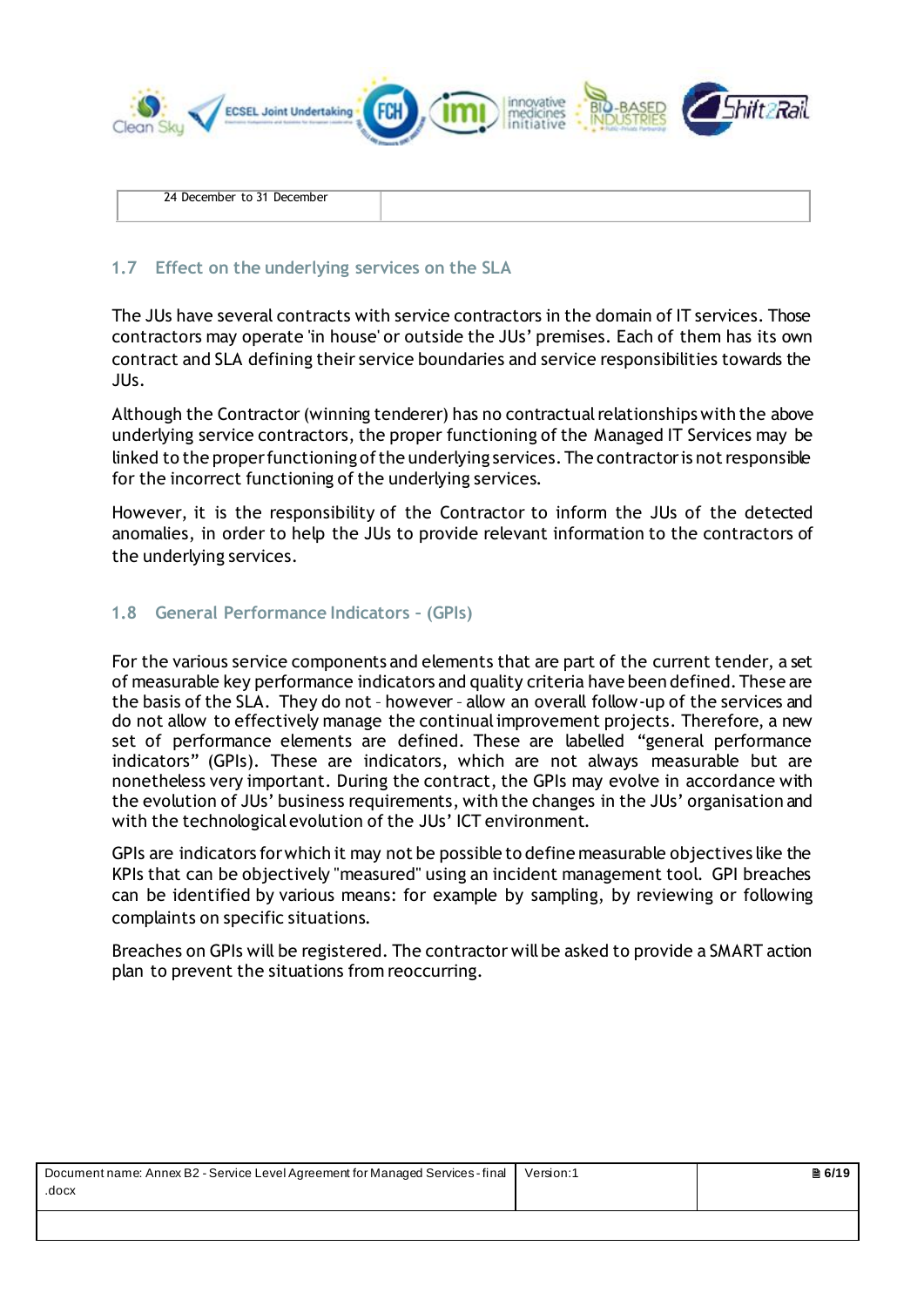

|    | Gener al Per formance Indicators (GPI)                                                                                                                                                                                                                                                                                                                                                                                                                                                                                              |
|----|-------------------------------------------------------------------------------------------------------------------------------------------------------------------------------------------------------------------------------------------------------------------------------------------------------------------------------------------------------------------------------------------------------------------------------------------------------------------------------------------------------------------------------------|
| 1. | Availability and "up-to-date-ness" of the process & procedure manuals                                                                                                                                                                                                                                                                                                                                                                                                                                                               |
| 2. | Proper use of a service manager/ticketing tool:<br>Such a tool will be the main instrument to manage the services. It is essential that every actor use it professionally<br>a.<br>and correctly. This includes:<br>Filling out all fields correctly and completely<br>b.<br>Changing a status for the correct reasons at the correct moment, especially those that have an effect on the time<br>c.<br>registration of the ticket (some statuses stop the clock, some don't).<br>d. Creating multiple tickets for single incidents |
| 3. | Correct call handling<br>Professional Telephone attitude<br>a.<br>Correct, detailed completing of ticket information<br>b.<br>Detect, prevent, report unwanted behaviour to manipulate the KPI reporting<br>$\mathsf{C}$ .                                                                                                                                                                                                                                                                                                          |
| 4. | Correct resolution of known errors                                                                                                                                                                                                                                                                                                                                                                                                                                                                                                  |
| 5. | Correct assignment to back-office, $3^{rd}$ level & $3^{rd}$ party<br>Detect, prevent fake assignment (to "get rid of" a ticket)<br>a.<br>Have up-to-date documented knowledge of 1 <sup>st</sup> , $2^{nd}$ , $3^{rd}$ level assignment groups and of the Information systems<br>b.<br>they support                                                                                                                                                                                                                                |
| 6. | Correct Queue Management                                                                                                                                                                                                                                                                                                                                                                                                                                                                                                            |
| 7. | Availability of the contracted service components (front-office, standby, back-office, )                                                                                                                                                                                                                                                                                                                                                                                                                                            |
| 8. | Correct Service Management<br>Incident Management<br>a.<br>i. Incident follow-up & closure<br>ii. Detect & prevent Ping-Pong behaviour early<br>Interact efficiently with other Incident managers and the JUs' IT officers, informally and formally<br>iii.<br>Problem Management<br>b.<br>Knowledge Management - implementation of KB<br>c.                                                                                                                                                                                        |
| 9. | Level of satisfaction of users, stakeholders (JUs' IT officers)                                                                                                                                                                                                                                                                                                                                                                                                                                                                     |
|    | 10. Expertise (technical, linguistic,), suitability of support staff and suitability of management staff                                                                                                                                                                                                                                                                                                                                                                                                                            |

| Document name: Annex B2 - Service Level Agreement for Managed Services - final<br>.docx | Version:1 | $\binom{2}{1}$ |
|-----------------------------------------------------------------------------------------|-----------|----------------|
|                                                                                         |           |                |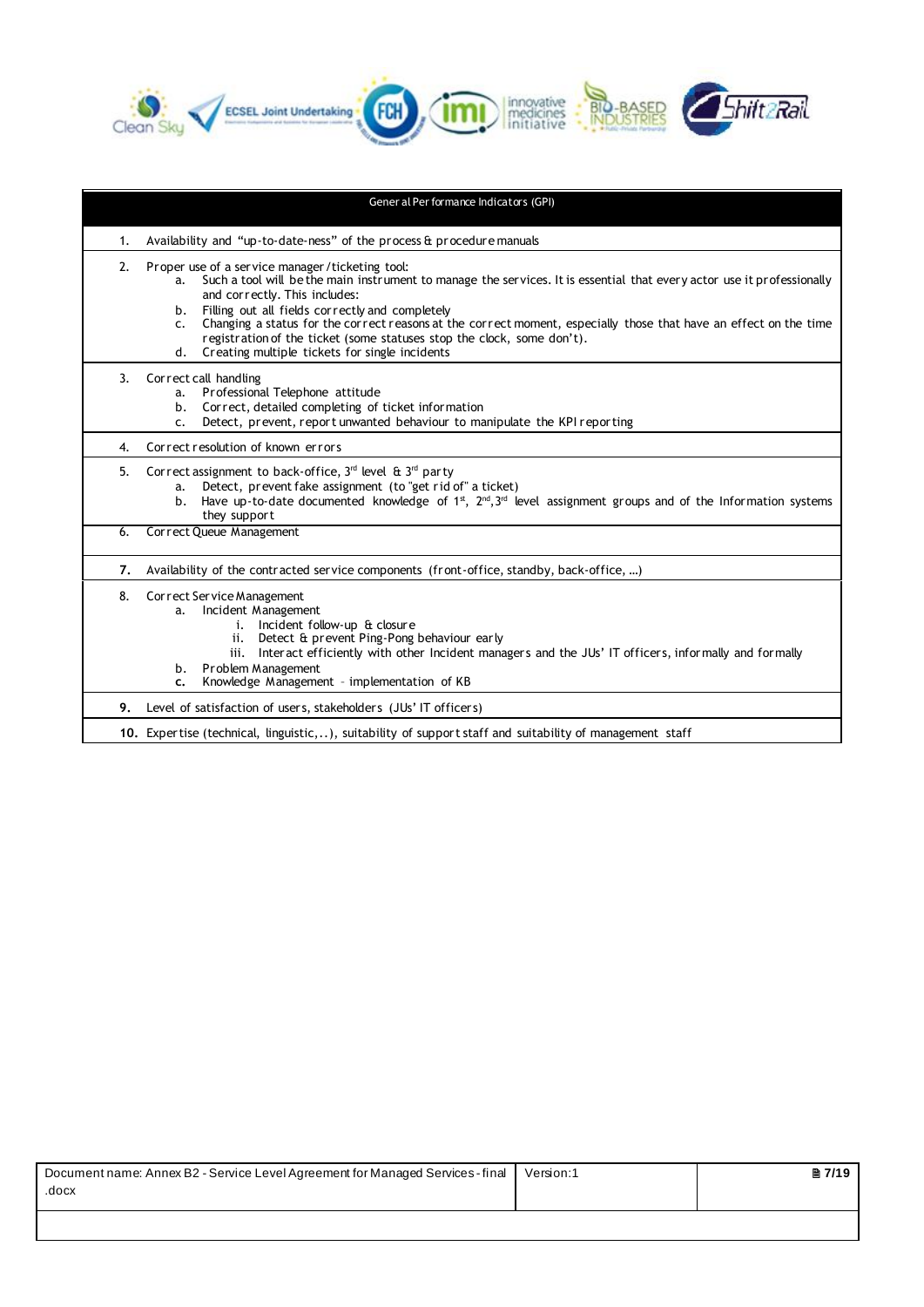

#### <span id="page-7-0"></span>**1.9 Key Performance Indicators (KPIs)**

Key Performance Indicators (KPIs) will help ensure services provided are performing well. Performance against the targets in this SLA is reported on a monthly basis. The monthly service report shows performance against service level targets. All performance exceptions are identified and investigated by the Service Manager and discussed during the monthly service meeting. Action plans and/or improvement plans (involving both decisions from Contractor side and/or Joint Undertakings side including investments in hardware and software) are also discussed during the monthly Service Meeting, as part of the overall approach to continual service improvement.

It is important to note that Contractor systematically endeavors to resolve all problems as soon as possible independently of the SLA and KPIs set in the spirit of good customerrelations and satisfaction.

Below table lists the definitions and measurements used to complete the KPI table to be included in the monthly report. SLA Violations are attributed to each of the service affected in availability independently of the root cause of failure. Changes to the tables referred to in this chapter follow the revision process.

# <span id="page-7-1"></span>**1.9.1 Availability and performance KPI's:**

| Document name: Annex B2 - Service Level Agreement for Managed Services - final<br>.docx | Version:1 | ■ 8/19 |
|-----------------------------------------------------------------------------------------|-----------|--------|
|                                                                                         |           |        |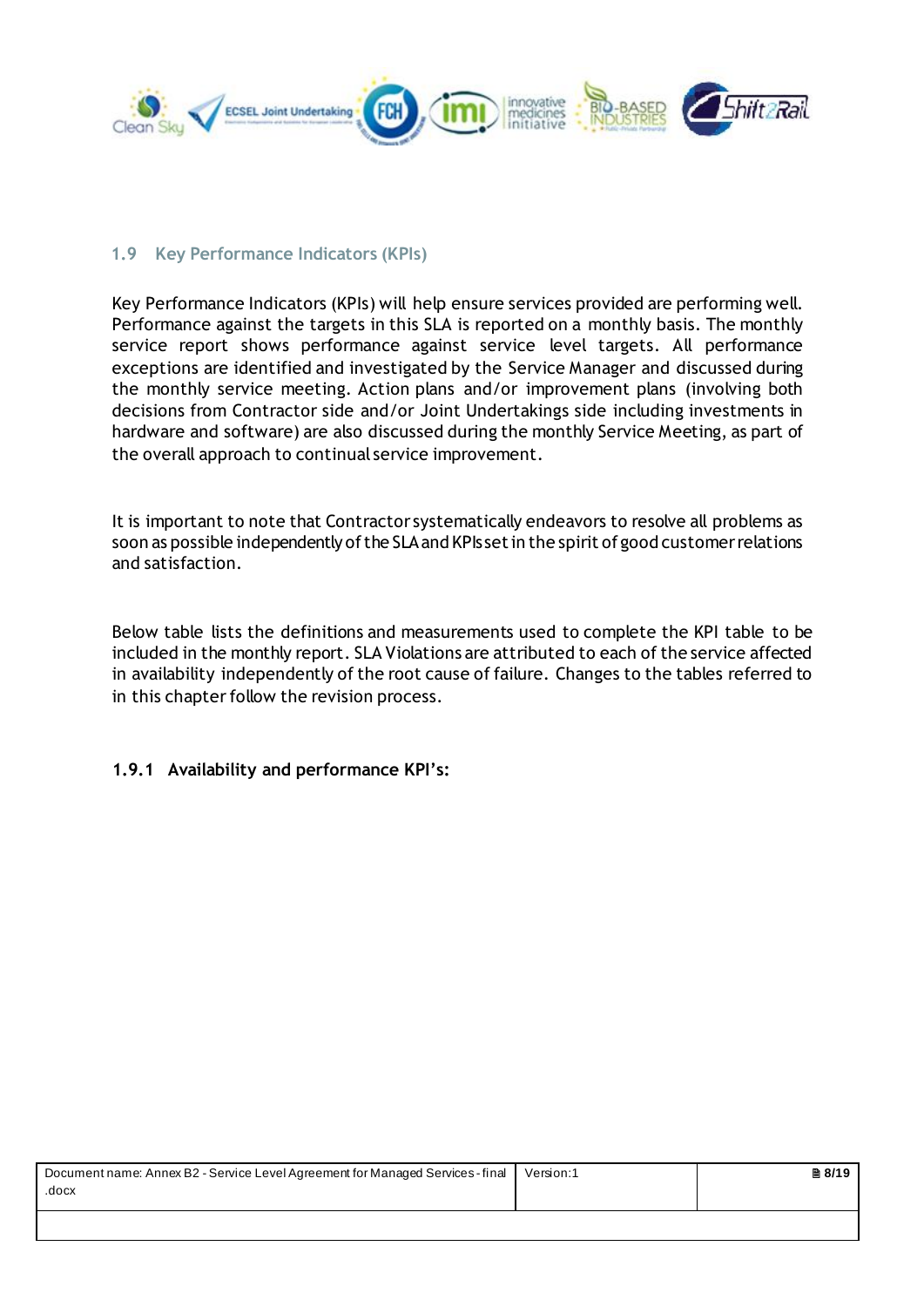





| Minimum Key Performance Indicators (KPI)                   |                                                                                                                                            |                     |                           |                                   |                                   |                |
|------------------------------------------------------------|--------------------------------------------------------------------------------------------------------------------------------------------|---------------------|---------------------------|-----------------------------------|-----------------------------------|----------------|
| <b>Services</b>                                            | Definition                                                                                                                                 | Target              | Service<br><b>Window</b>  | # SLA items                       | #<br><b>SLA</b><br>viola<br>tions | Weight<br>(%)  |
|                                                            | Availability IT Infrastructure Services                                                                                                    |                     |                           |                                   |                                   |                |
| Mail services<br>(Exchange + user<br>access)               | Availability of Exchange server to send / receive<br>mails and user connectivity access (outlook<br>client, webmail and activesync)        | 99,50%              | 24x7                      | expressed in<br>hour <sub>s</sub> |                                   | 15             |
| File share access                                          | Availability of the File Services Role based on<br>health monitoring                                                                       | 99,50%              | business days<br>7h-20h   | expressed in<br>hour <sub>s</sub> |                                   | 9              |
| Print service                                              | Availability of the Print Services Role based on<br>health monitoring (45%) combined with MFP<br>functional availability based on OT (55%) | 99,50%              | business days<br>7h-20h   | expressed in<br>hour <sub>s</sub> |                                   | 9              |
| Inter net<br>Connectivity (on-<br>premise)                 | Availability of internet connection allowing<br>connections to the White Atrium Infrastructure                                             | 99.50%              | 24x7                      | expressed in<br>hour <sub>s</sub> |                                   | 3              |
| <b>WAN Connectivity</b><br>(on-premise)                    | Availability of datacenter connection allowing<br>connections from White Atrium to Contractor<br>Datacenter Infrastructure                 | 99,50%              | 24x7                      | expressed in<br>hours             |                                   | 3              |
| Firewall & Proxy<br>services (on-<br>premise)              | Average availability of firewalls based on health<br>monitor ing                                                                           | 99,50%              | 24x7                      | expressed in<br>hour <sub>s</sub> |                                   | 8              |
| Network<br>Infrastructure<br>Services (on-<br>premise LAN) | Average availability of network equipment<br>based on health monitoring                                                                    | 99,50%              | business days<br>7h-20h   | expressed in<br>hours             |                                   | 4              |
| <b>VPN</b> Services                                        | Availability of vpn portal                                                                                                                 | 99,50%              | 24x7                      | expressed in<br>hours             |                                   | 8              |
| Wi-Fi Network                                              | Average availability of wireless access points<br>health monitoring                                                                        | 99,50%              | business days<br>7h-20h   | expressed in<br>hours             |                                   | 8              |
| Telephony Services                                         | Average availability of servers based on<br>incidents and log info                                                                         | 99,50%              | 24x7                      | expressed in<br>hours             |                                   | 8              |
| VoiceMail Services                                         | Average availability of servers based on<br>incidents and log info                                                                         | 99,50%              | 24x7                      | expressed in<br>hours             |                                   | $\overline{7}$ |
| Mail Anti-Virus /<br>Anti-Spam service                     | Availability of provider to process emails                                                                                                 | 99,50%              | 24x7                      | expressed in<br>hours             |                                   | $\mathbf{3}$   |
| Incident resolution times IT Infrastructure Services       |                                                                                                                                            |                     |                           |                                   |                                   |                |
| Priority P1                                                | Time between reporting the Incident and the<br>time that Contractor solves the ticket by a                                                 | 95%<br>within<br>2h | business days<br>7h-20h   | expressed<br>in $#$ INC           |                                   | 11             |
| Priority P2                                                | permanent solution or an acceptable<br>wor kar ound                                                                                        | 90%<br>within<br>4h | business days<br>8h30-18h | expressed<br>in $#$ INC           |                                   | 9              |

| Document name: Annex B2 - Service Level Agreement for Managed Services - final<br>.docx | Version:1 | ■ 9/19 |
|-----------------------------------------------------------------------------------------|-----------|--------|
|                                                                                         |           |        |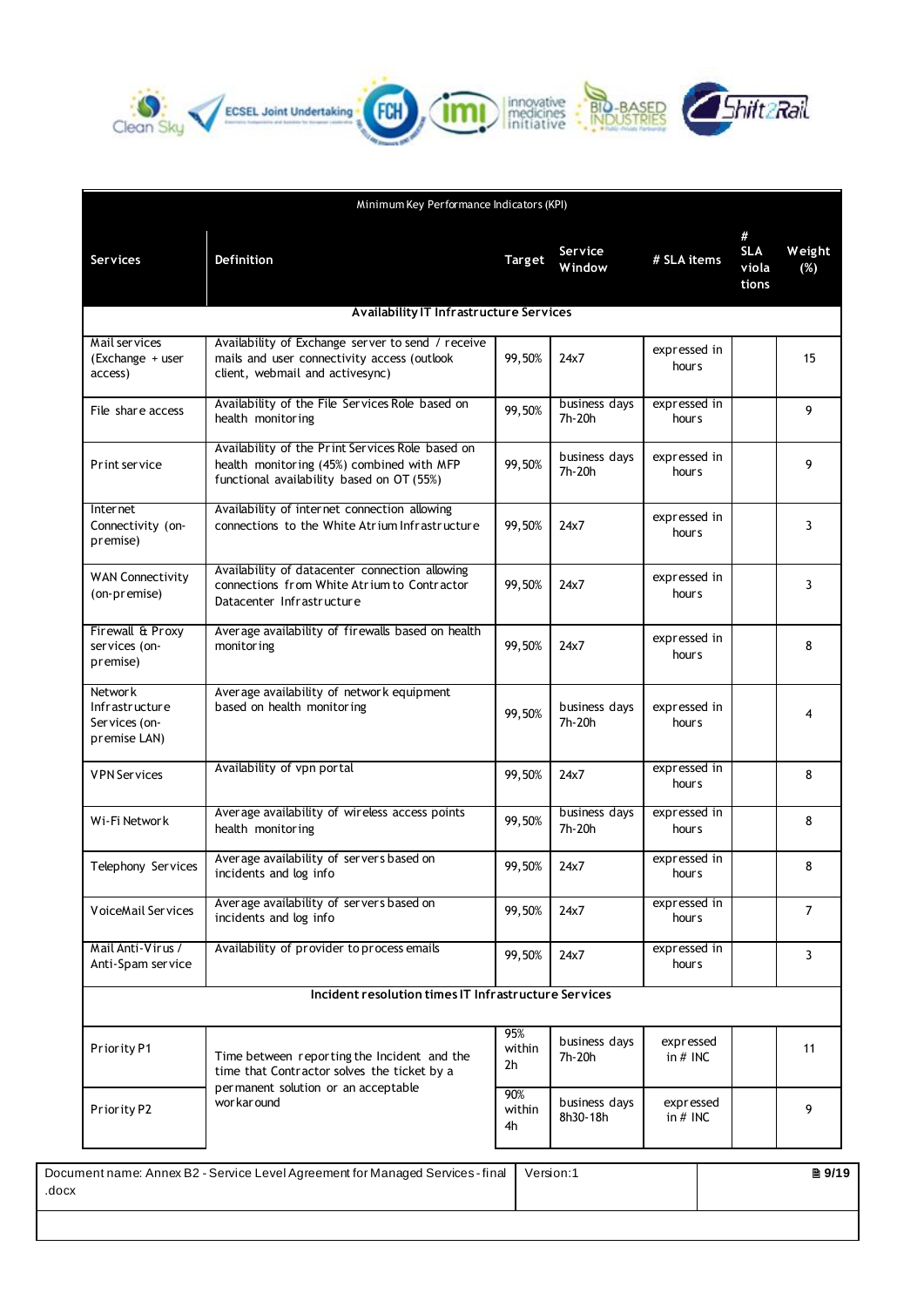| Clean Sky Y ECSEL Joint Undertaking FCH FORD Innovative - BIO-BASER Shift 2 Rail |  |  |
|----------------------------------------------------------------------------------|--|--|
|----------------------------------------------------------------------------------|--|--|

| Priority P3      |                                                                                               | 80%<br>within<br>1 <sub>d</sub> | business days<br>8h30-18h | expressed<br>in $#$ INC |  | $\overline{7}$ |
|------------------|-----------------------------------------------------------------------------------------------|---------------------------------|---------------------------|-------------------------|--|----------------|
| Priority P4 - P5 |                                                                                               | 75%<br>within<br>2d             | business days<br>8h30-18h | expressed<br>in $#$ INC |  | 5              |
|                  | Service Requests IT Infrastructure Services                                                   |                                 |                           |                         |  |                |
| Cat. $11$        |                                                                                               | 90%<br>within<br>1bh            | business days<br>8h30-18h | expressed<br>in $#$ SRQ |  | 15             |
| Cat. 2           | Time between requesting the Service Request<br>and the time that Contractor solves the ticket | 90%<br>within<br>4bh            | business days<br>8h30-18h | expressed<br>in $#$ SRQ |  | 15             |
| Cat.3            |                                                                                               | 90%<br>within<br>1bd            | business days<br>8h30-18h | expressed<br>in $#$ SRQ |  | 14             |
| Cat. 4           |                                                                                               | 90%<br>within<br>2bd            | business days<br>8h30-18h | expressed<br>in $#$ SRQ |  | 5              |

The time spent waiting the contracting authority and third parties will always be deducted from the total SLA time (waiting state).

Each service will receive one Individual KPI result and a corresponding service credit.

Individual KPI Result calculation:

Result = (#SLA items - #SLA violations) / #SLA items

Service Credits calculation:

 $\overline{a}$ 

When Result ≥ Target: Service Credit = Weight

When Result < Target: Service Credit = Weight \* Result

The overall KPI is calculated as sum of individual Service Credits.

| Document name: Annex B2 - Service Level Agreement for Managed Services - final<br>.docx | Version:1 | ■ 10/19 |
|-----------------------------------------------------------------------------------------|-----------|---------|
|                                                                                         |           |         |

<sup>&</sup>lt;sup>1</sup> The services under each category from 1 to 4 are defined in section 1.9.2.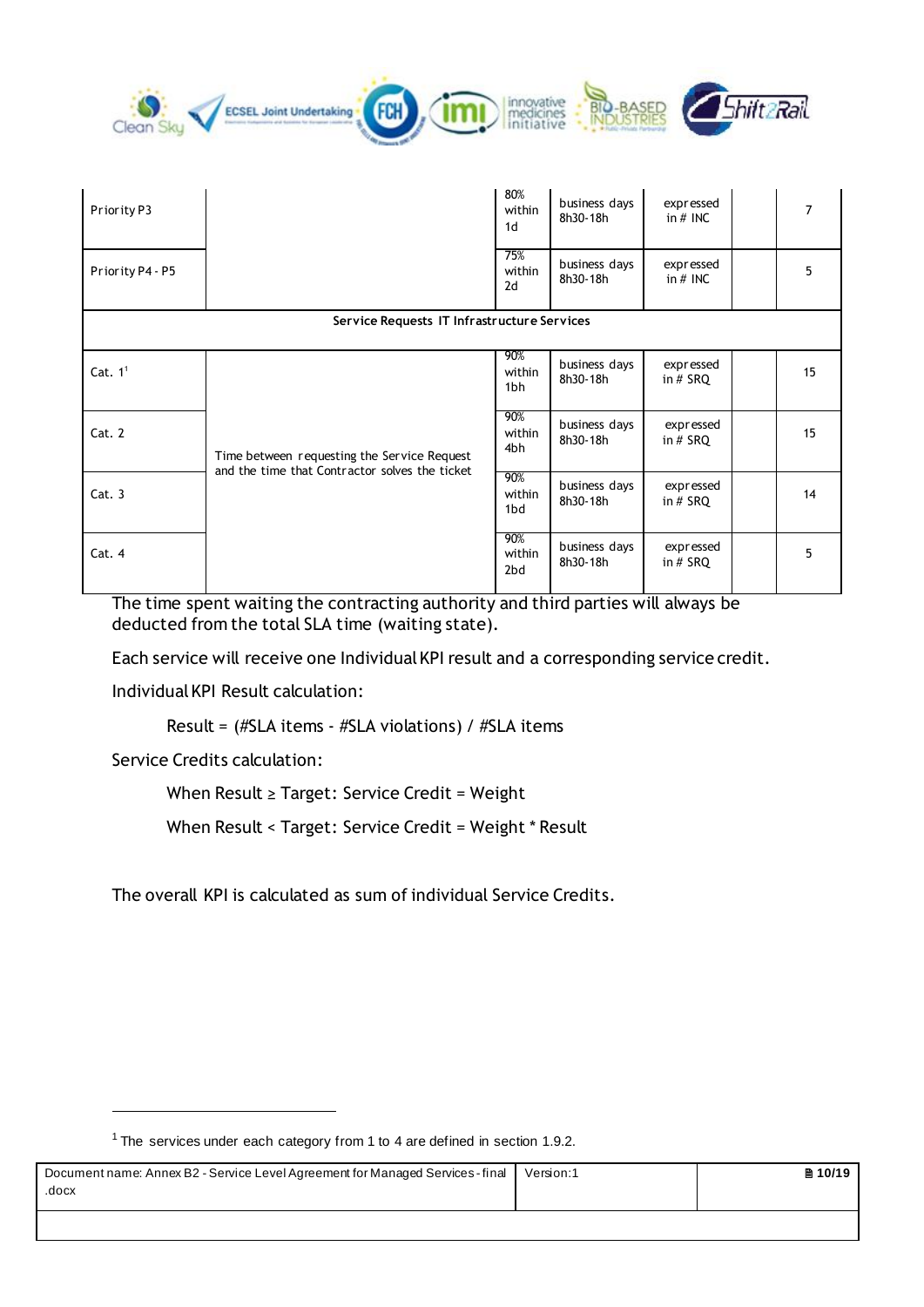

# <span id="page-10-0"></span>**1.9.2 Overview of Service request categories**

#### **IT infrastructure services**

| Over view of Service request categories |                                                        |                                                        |                                     |  |
|-----------------------------------------|--------------------------------------------------------|--------------------------------------------------------|-------------------------------------|--|
| Cat. 1                                  | Cat. 2                                                 | Cat.3                                                  | Cat. 4                              |  |
| AD password/vpn reset/unlock            | Toner / waste container<br>replacement                 | User in / User out                                     | How-to-questions / RFI              |  |
| Wi-Fi: Traffic trace/research           | Extend mailbox size                                    | Mailbox rights modification                            | Address book user<br>details modify |  |
| Wi-Fi: Block MAC address                | EC address book upload                                 | Distribution list<br>create/modify/delete              |                                     |  |
| Wi-Fi: password reset                   | Fileserver user access<br>create/modify/delete         | Functional mailbox<br>create/modify/delete             |                                     |  |
|                                         | Local printer<br>install/modify/move/<br>delete        | Fileserver directory structure<br>create/modify/delete |                                     |  |
|                                         | Vpn<br>(access+token+software)<br>create/modify/delete | PC HW<br>install/upgrade/move/remove                   |                                     |  |
|                                         | Modify vlan & lan port                                 | AD policy or login script<br>create/modify/delete      |                                     |  |
|                                         |                                                        | Software (re-)installation<br>manual                   |                                     |  |
|                                         |                                                        | Backup modification or ad hoc<br>local backup          |                                     |  |
|                                         |                                                        | Restore user file                                      |                                     |  |
|                                         |                                                        | Local admin PC                                         |                                     |  |
|                                         |                                                        | Print queue<br>create/modify/delete                    |                                     |  |
|                                         |                                                        | Proxy exception/whitelisting                           |                                     |  |
|                                         |                                                        | Firewall connectivity                                  |                                     |  |

| Document name: Annex B2 - Service Level Agreement for Managed Services - final<br>.docx | Version:1 | ■ 11/19 |
|-----------------------------------------------------------------------------------------|-----------|---------|
|                                                                                         |           |         |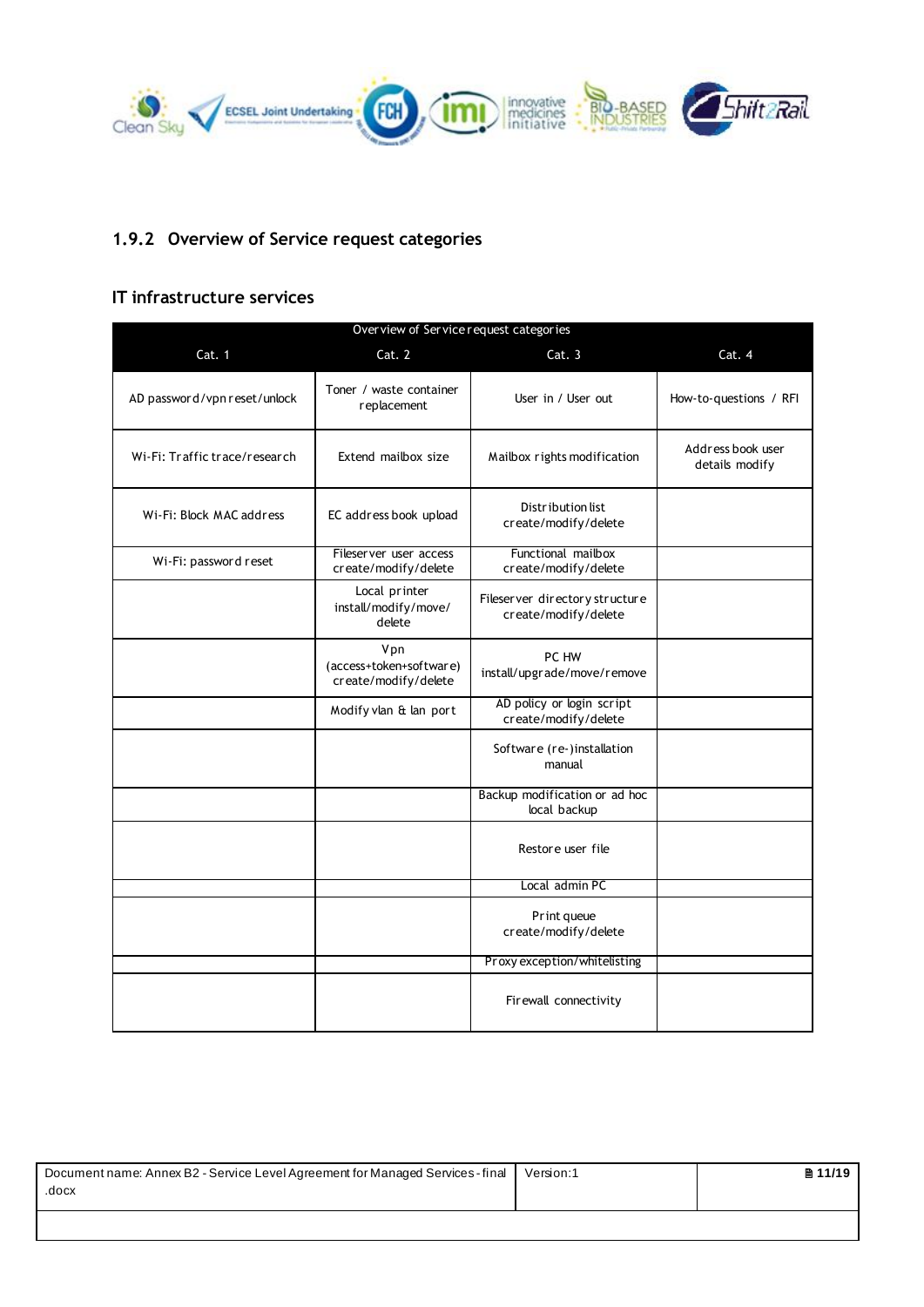

#### <span id="page-11-0"></span>**1.10 Quality Plan & Quality indicators – (QI's)**

The Contractor shall develop a *Quality Plan* that:

- Ensures that all aspects of the services are the subject of quality management systems;
- Are consistent with ISO 9001:2015 or any equivalent standard, which is generally recognized as having replaced it.
- Take into consideration the minimum quality indicators mentioned below.

The Contractor shall ensure that the services are carried out in compliance with the Quality Plan. The Quality Plan is composed of specific quality indicators used for the measurement of the quality of the service.

The minimum quality indicators shall be:

The **Contract Management Process** (CMP) covers activities including the conformity with the SLA, the handling of contract follow-up meetings, the delivery of the minutes of such meetings and the delivery of reports.

The **Ordering Process (OP)** covers the period from the sending of the request to the signature of a specific contract.

- The contracting authority initiates the process by addressing a request to the contractor. The contractor addresses to the contracting authority the receipt confirmation, the willingness to make a proposal and the proposal.
- Following the acceptance of a proposal by the contracting authority, the contractor sends a formal offer conforming to its proposal and a specific contract can be prepared and signed.

The **Delivery Process (DP)** covers the time from the signature of a specific contract to the acceptance of the deliveries.

• After the signature of a specific contract, the delivery of the service must comply with the terms of the contract.

| Document name: Annex B2 - Service Level Agreement for Managed Services - final | Version:1 | $\ln 12/19$ |
|--------------------------------------------------------------------------------|-----------|-------------|
| .docx                                                                          |           |             |
|                                                                                |           |             |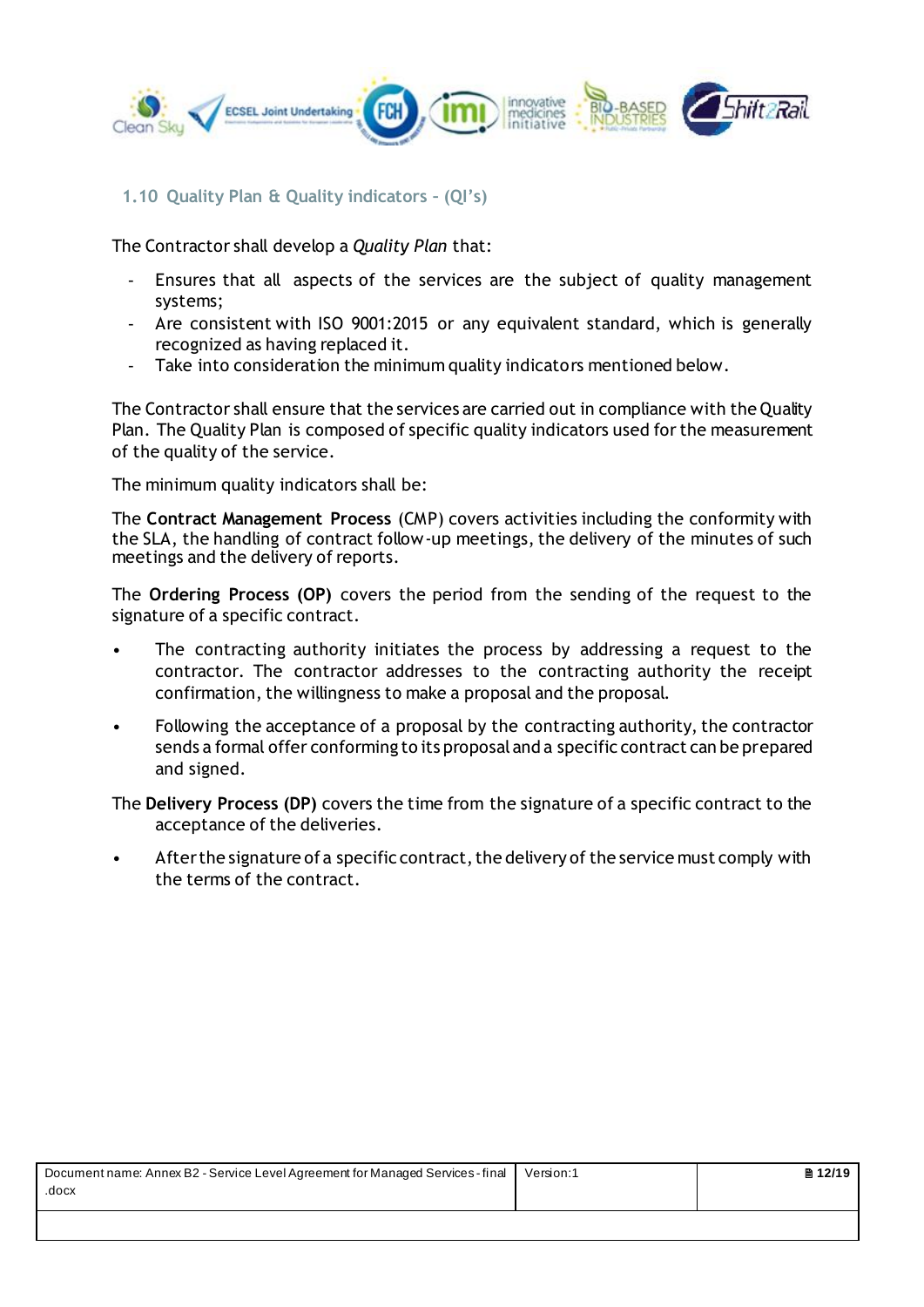

#### <span id="page-12-0"></span>**1.10.1 Quality Indicators**

The **service quality indicators** are specific key performance indicators used for the measurement of the quality of the service. The Quality Indicators concern the proper follow up and execution of the framework contract and of the relevant specific contracts and are used in order to assess the overall capacity of the contractor to comply with the required ordering, delivery and reporting processes. Although non-compliance with some of the indicators may result in termination of a given specific contract, regular non-compliance for a number of specific contracts may lead to measures due to under-performance on the level of the framework contract.

The following table gives the definition of the quality indicators, the target to be respected for each one and the related actions when an error occurs.

| Minimum Quality Indicators (QI)                                                                     |                                                                                                                                                                           |                                                                                                                                    |  |  |
|-----------------------------------------------------------------------------------------------------|---------------------------------------------------------------------------------------------------------------------------------------------------------------------------|------------------------------------------------------------------------------------------------------------------------------------|--|--|
| Quality<br>Indicator                                                                                | <b>Target</b>                                                                                                                                                             | Immediate action /<br>Liquidated damages                                                                                           |  |  |
| description                                                                                         |                                                                                                                                                                           |                                                                                                                                    |  |  |
|                                                                                                     | Contract management process (CMP)                                                                                                                                         |                                                                                                                                    |  |  |
| $CMP-1$<br>Delays for the<br>signature of<br>amendments to the<br>framework contract                | Signed amendment documents are to<br>be sent to JU within 10 working days<br>of reception by the contractor                                                               | The JU can claim liquidated damages of 300€ per<br>day of delay for signature of amendments to the<br>framework contract           |  |  |
| $CMP-2$<br>Respect of deadlines<br>for monthly meetings<br>and reports                              | The monthly report must be sent within<br>the first 10 calendar days of the following<br>month and the meeting must be held<br>within 5 days after delivery of the report | The JU can impose liquidated damages of 300€ per<br>day of delay after the missed deadline                                         |  |  |
| $CMP-3$<br>Respect of deadlines<br>for delivery of the<br>minutes of contract<br>follow-up meetings | Meeting minutes must be sent within<br>the next 5 calendar days following the<br>meeting                                                                                  | The JU can impose liquidated damages of 300€ per<br>day of delay in the delivery of the minutes of<br>contract follow- up meetings |  |  |
| $CMP-4$<br>Confor mance<br>of monthly<br>reports                                                    | A conform report is a report for which<br>no correction is required                                                                                                       | The JU can impose liquidated damages of 500€ per<br>monthly report found to be non- conform                                        |  |  |
| $CMP-5$<br>Availability for<br>contract follow-up<br>meetings                                       | The contractor must be available for<br>follow up meetings within 15 calendar<br>days since the JU service requires in<br>written such a meeting                          | The JU can impose liquidated damages of $300\epsilon perprogress meeting for which the contractor wasunavailable$                  |  |  |
|                                                                                                     | Ordering process (OP)                                                                                                                                                     |                                                                                                                                    |  |  |
| $OP-1$<br>Conform proposals with<br>the request                                                     | The contractor must make a proposal that<br>is technically and financially acceptable<br>(e.g. meeting all the requirements in the<br>technical annex)                    | The non-conform offers are discarded                                                                                               |  |  |
| $OP - 2$<br>Number of specific<br>contracts signed after<br>final offer acceptance                  | Specific contracts need to be signed in<br>maximum 10 days                                                                                                                | In case of refusal or unacceptable delay for signature<br>(e.g. above 10 calendar days), no specific contract is<br>signed.        |  |  |

| Document name: Annex B2 - Service Level Agreement for Managed Services - final   Version:1 | ■ 13/19 |
|--------------------------------------------------------------------------------------------|---------|
| .docx                                                                                      |         |
|                                                                                            |         |
|                                                                                            |         |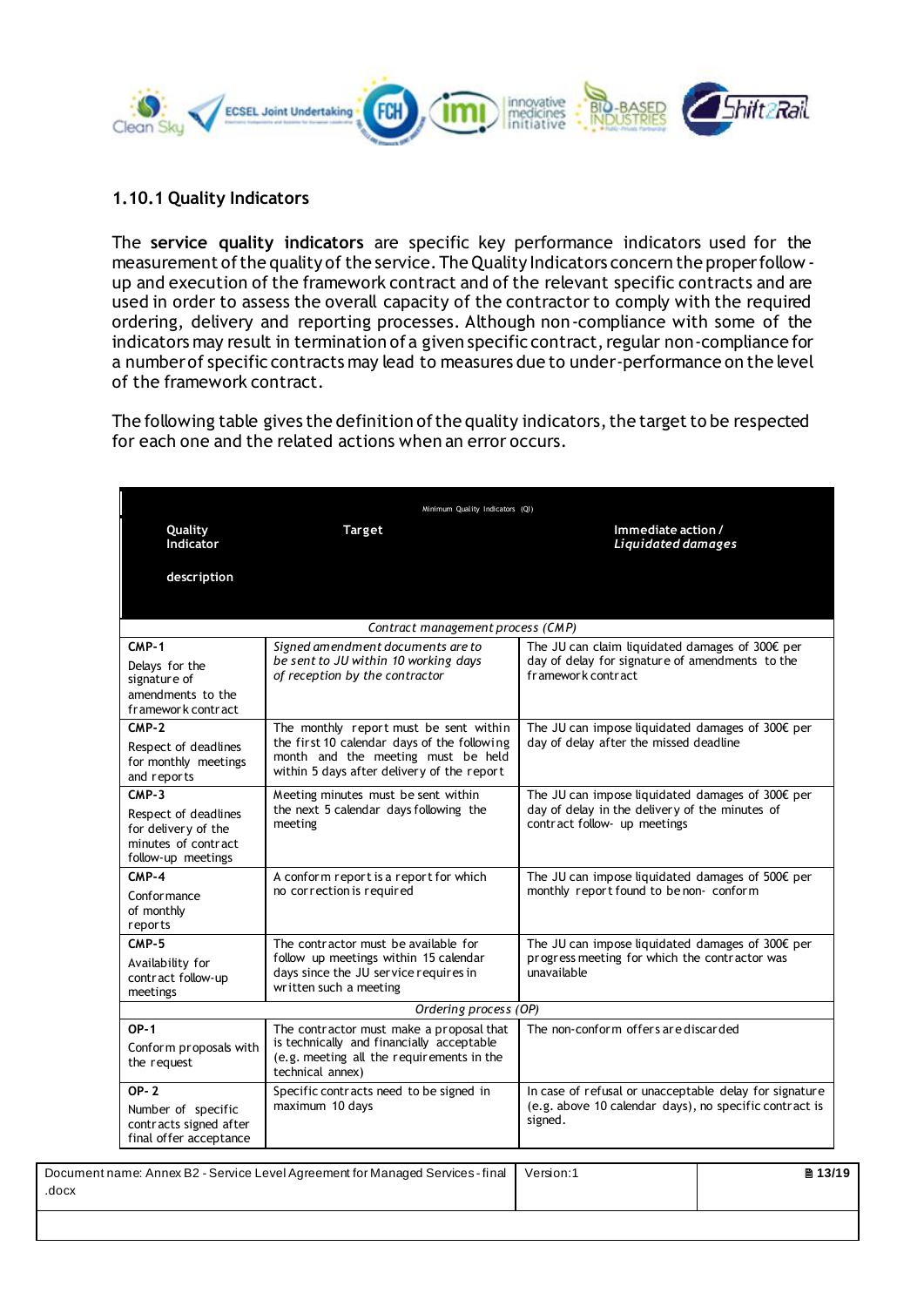

|                                                                           |                                                                                                                                                                                                                                                                                                                                                                                                                                                                                                                                                                                                                                                    | A compensation amounting to 5000 EUR can be                                                                                                                                                                                                                                                                                                                                                                                                                                                                                                                           |
|---------------------------------------------------------------------------|----------------------------------------------------------------------------------------------------------------------------------------------------------------------------------------------------------------------------------------------------------------------------------------------------------------------------------------------------------------------------------------------------------------------------------------------------------------------------------------------------------------------------------------------------------------------------------------------------------------------------------------------------|-----------------------------------------------------------------------------------------------------------------------------------------------------------------------------------------------------------------------------------------------------------------------------------------------------------------------------------------------------------------------------------------------------------------------------------------------------------------------------------------------------------------------------------------------------------------------|
|                                                                           |                                                                                                                                                                                                                                                                                                                                                                                                                                                                                                                                                                                                                                                    | claimed by the requesting JU                                                                                                                                                                                                                                                                                                                                                                                                                                                                                                                                          |
|                                                                           | Delivery process (DP)                                                                                                                                                                                                                                                                                                                                                                                                                                                                                                                                                                                                                              |                                                                                                                                                                                                                                                                                                                                                                                                                                                                                                                                                                       |
| $DP-1$<br>Compliance with the<br>starting date                            | The contractor needs to respect all the<br>start dates mentioned by the JU in the<br>request or any other relevant start date<br>agreed in written between the parties.<br>In case of delay, he needs to provide a<br>justification and propose a new start date,<br>which can be accepted by the JU or not.                                                                                                                                                                                                                                                                                                                                       | If the delayed starting date is accepted by the JU,<br>a compensation of 200 EUR/ day of delay will be<br>imposed.<br>If the delayed starting date is not accepted by the<br>JU, the contract can be terminated. In this case a<br>compensation amounting to 5000 EUR can be claimed<br>by the JU for the delays caused by the contractor.                                                                                                                                                                                                                            |
| $DP-2$<br>Compliance with the<br>delivery dates of final<br>deliver ables | The contractor needs to respect all the<br>delivery dates mentioned by the JU in<br>the request or previously agreed in<br>written between the parties.<br>If a deliverable (e.g. a functionality or a<br>service linked to a specific task/sub-task<br>or dered) is delivered at the established<br>date, but is found non conform, if one or<br>more deliverable(s) were not accepted<br>within the initially specified deadlines<br>but all pertaining deliverables were<br>accepted, the number of days required to<br>deliver a conform final deliverable will be<br>considered as days of delays and the<br>compensation will be applicable. | Liquidated damages of 0,5% of the value of the<br>specific contract per calendar day of delay or 10% of<br>the price of each delayed deliverable (e.g. linked to<br>a sub- task) per month of delay will be applicable.<br>The selection of one of the two options will be done<br>by the contracting authority based on the<br>characteristics of the work to be done under the<br>specific contract.<br>In case of intermediate partial deliverables (e.g.<br>successive versions), the compensation will apply on<br>the cumulated value of the final deliverable. |
| $DP-3$<br>Final compliance of<br>deliverables with the<br>specifications  | For each specific contract, all deliverables<br>need to be conforming to the<br>specifications.<br>In case of non-conformity with the<br>requirements, the contractor needs to<br>take necessary measures at its charge to<br>correct the deliverables.                                                                                                                                                                                                                                                                                                                                                                                            | Non-conform deliverables will not be accepted by<br>the JUs and cannot be invoiced by the contractor.<br>Following any final decision by a JU not to accept<br>one or more of the deliverables specified in a<br>Specific Contract, liquidated damages up to the<br>triple value of each respective non-accepted<br>deliver able(s) shall apply.<br>However, in case of partial acceptance of a<br>deliverable, the maximum amount paid to the<br>Contractor will be in proportion to work delivered.                                                                 |

# <span id="page-13-0"></span>**1.10.2 Quality Monitoring**

The JUs representative may carry out audits of the Contractor's quality management systems (including all relevant Quality Plans and any quality manuals and procedures) at regular intervals. In addition, the JU's representative may carry out other periodic monitoring or spot checks at any other time.

In each case, the Contractor shall co-operate, and shall ensure that its Sub-contractors cooperate with the JUs, including by providing the JUs with all information and documentation, and access to any relevant Contractor personnel and/or to any relevant site, which he reasonably requires in connection with his rights under this clause at no additional charge to the JUs.

| Document name: Annex B2 - Service Level Agreement for Managed Services - final<br>.docx | Version:1 | ■ 14/19 |
|-----------------------------------------------------------------------------------------|-----------|---------|
|                                                                                         |           |         |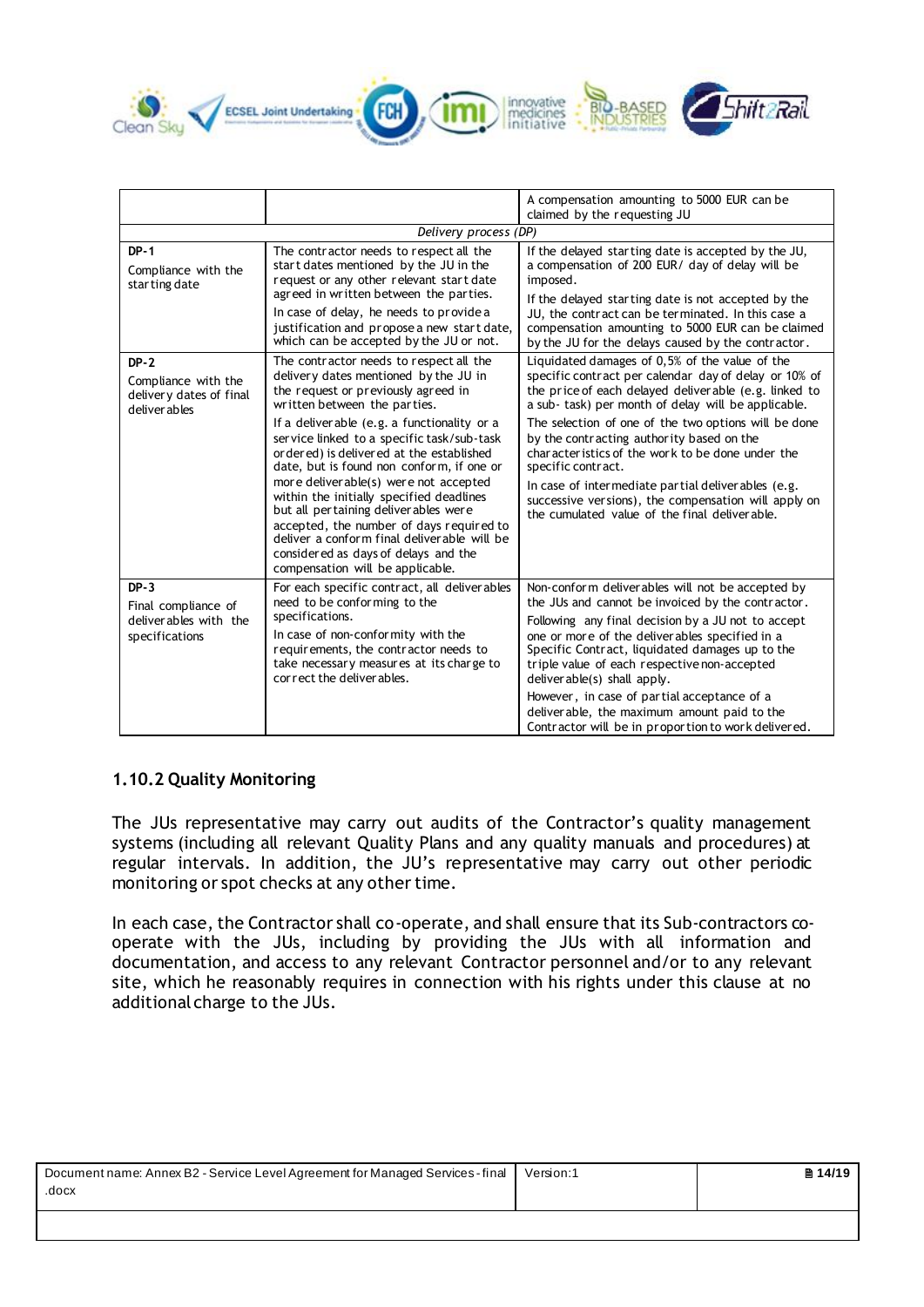

# <span id="page-14-0"></span>**1.11 Service Delivery Plan**

The Service Delivery Plan (SDP) is a guideline specifying the specific approach and basic arrangements regarding the delivery of services as defined within the scope of the contract. The contractor shall draft this document; he will be bound by it, and must at least contain:

- Summary of the services provided under the framework contract;
- Contact details, escalation procedure and communication matrix;
- Meeting structure and template of the agenda;
- Overview of the delivery organization;
- Responsibility Matrix following the **RACI** model (**R**esponsible-Responsible to recommend an answer to the decision, **A**ccountable-Authorized to approve an answer to the decision, **C**onsulted-Those whose opinions are sought; and with whom there is two-way communication, **I**nformed-Those who are informed after the decision is made; and with whom there is one-way communication);
- JUs-specific Contractor Interfaces and process flows (For instance the ticket monitoring system put in place, any functional mailbox, WhatsApp group etc.);
- Tools available to the JUs;
- Description of the Monthly Service Report
- Reference to the Service Level Agreement and Service Requirements;
- Reference to operational procedures and work instructions;
- <span id="page-14-1"></span>Template documents such as meeting minutes and request for changes

# **1.12 SLA exclusions**

Any unavailability or non-accessibility of business systems that is not caused by failures of the services provided by Contractor will be excluded from the SLA calculations.

For example:

- A business critical application (e.g. mail) in scope of Contractor's services becomes unavailable to end users due to unavailability of the wide area network, provided and supported by a 3rd party.
- A scheduled and approved maintenance by Contractor or a third party impacting the availability of applications or systems in scope of Contractor
- Power failures
- Insufficient access rights
- Registration error
- No remote connection available (for remote interventions)
- No access to location and/or user not present (for on-site interventions)
- Traffic jams (for on-site interventions)
- Force majeure ("act of God") such as, but not limited to, fire, flood, strike, labor dispute or other industrial disturbance, (declared or undeclared) war, embargo,

| Document name: Annex B2 - Service Level Agreement for Managed Services - final | Version:1 | ■ 15/19 |
|--------------------------------------------------------------------------------|-----------|---------|
| .docx                                                                          |           |         |
|                                                                                |           |         |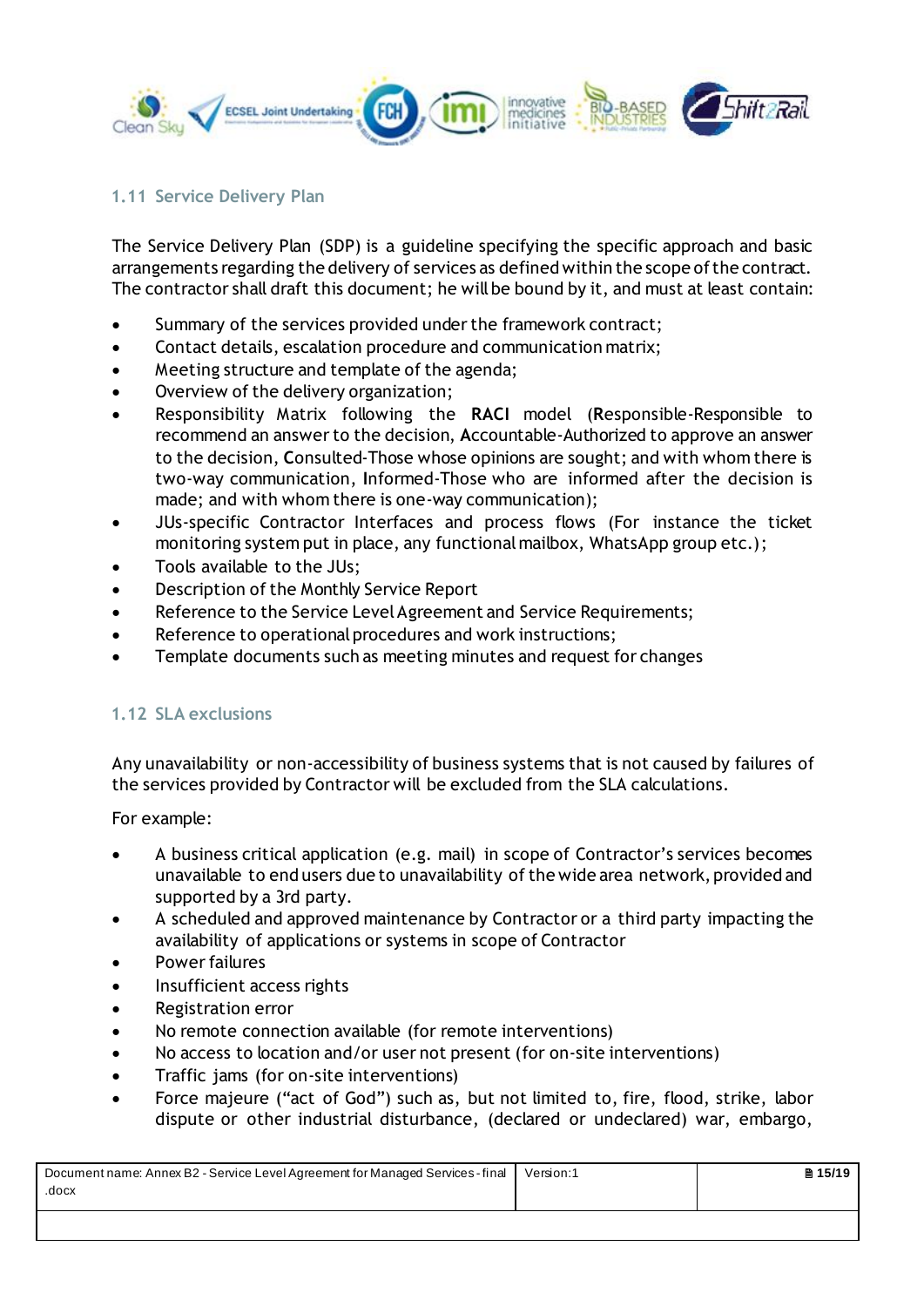

<span id="page-15-0"></span>blockade, legal restriction, riot, insurrection, governmental regulation, and the unavailability of means of transportation.

# **1.13 Customer Portal and Reporting**

All documents must be stored onto a Contractor-provided customer portal and must remain accessible to all involved parties during the lifetime of the framework contract.

The contractor provides a monthly service report to the IT Officers of the JUs under each specific contract.

The report for a given month has to be delivered before the  $10<sup>th</sup>$  day of the next month.

The monthly report shall include:

- A summary of the activities under the specific contract(s).
- The calculated value of the indicators of the SDP, SLA and QP
- List of the requests and specific contracts from the start of the framework contract.
- The risks identified and the problems encountered as well as mitigation actions that took place or proposed by the contractor under each specific contract.

# <span id="page-15-1"></span>**1.14 Service Meeting**

Follow-up meetings between the IT Officers of the JUs and the Service Manager are held on the JUs' premises (in Brussels building White Atrium).

The monthly meetings will be held within 15 days after the end of the previous month based on the report to be submitted before the 10th day of the next month.

When necessary, dedicated meetings on a particular subject related to the execution of the specific contract in question can be asked by the JUs/Contractor. Aside from the IT officers, please note that the JUs' representatives participating in the meetings may depend on the purpose and the subject of the meeting.

#### <span id="page-15-2"></span>**1.15 Risk and problem management**

When a Contractor identifies a technical, financial or contractual risk, he must report it to the IT Officers of the JUs.

Examples of risks are linked to a potential:

- Lack of staff resources for the execution of the contract
- Lack of knowledge or experience in specific domains
- Lack of correct infrastructure for the execution of the contract
- Unavailability of the request handling application

| Document name: Annex B2 - Service Level Agreement for Managed Services - final | Version:1 | ■ 16/19 |
|--------------------------------------------------------------------------------|-----------|---------|
| .docx                                                                          |           |         |
|                                                                                |           |         |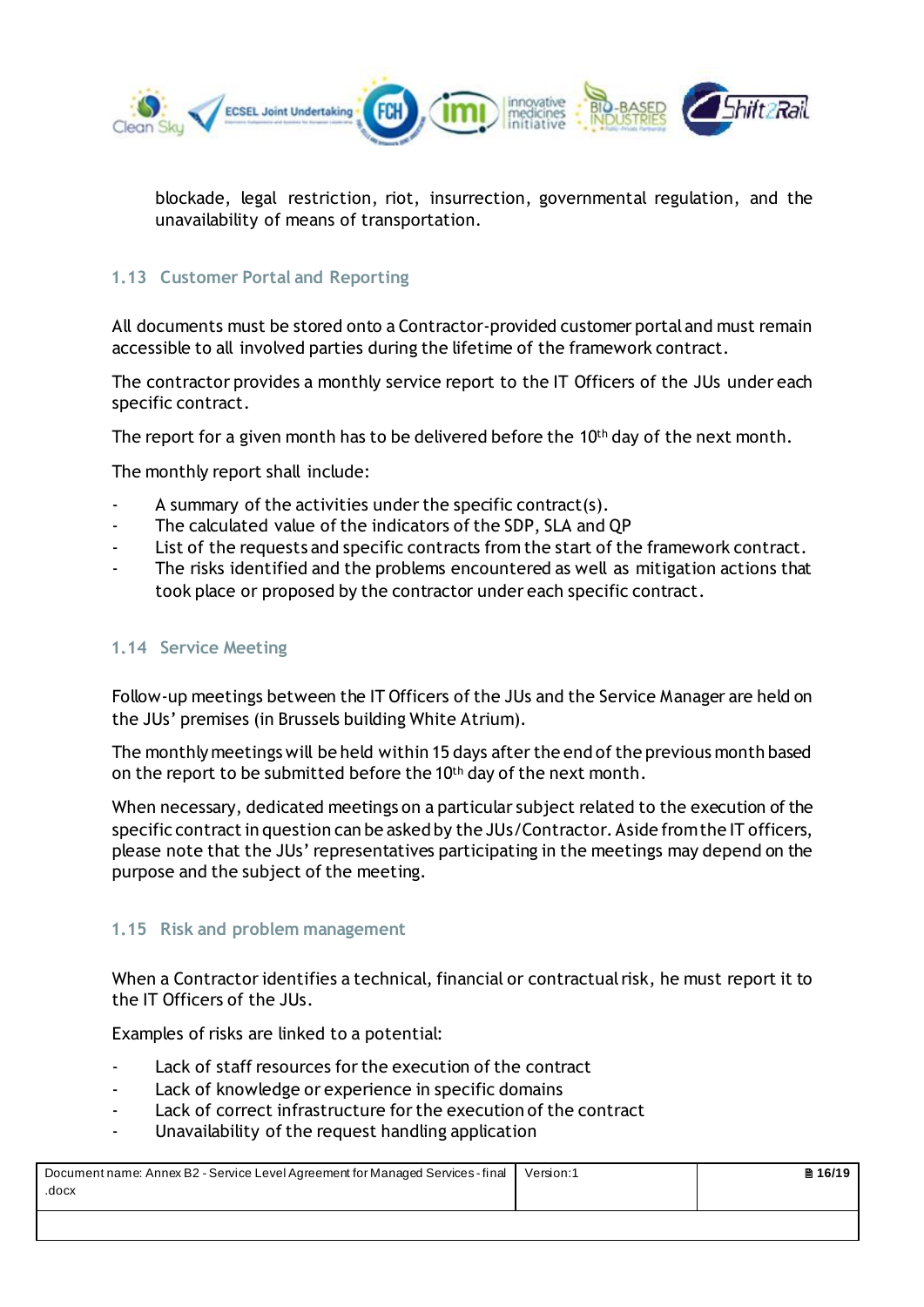

- Lack of security
- Contractual problems with partners or subcontractors
- Change in the ownership or business activities of the Company

For each risk identified, the Contractor must inform the JU of the strategy, actions or contingency plan he will put in place.

If a service management problem occurs (for example, no response to the requests, incorrect reporting, leaving of staff, delays in invoicing), the Contractor must report to the JU about the measures he will put in place to solve the problem.

# <span id="page-16-0"></span>**1.16 Service Improvement**

The Contractor shall have an ongoing obligation throughout the term of the contract to identify new or potential improvements to the services. As part of this obligation, the Contractor shall identify and report to the IT Officers quarterly in the first year and once every six months for the subsequent years (if any) on:

- The emergence of new and evolving relevant technologies which could improve the ICT Infrastructure and/or the Services, and those technological advances potentially available to the Contractor and the JUs which the parties may wish to adopt;
- New or potential improvements to the Services including the quality, responsiveness, procedures, benchmarking methods, likely performance mechanisms and customer support services in relation to the Services;
- New or potential improvements to the interfaces or integration of the Services with other services provided by third parties or the JUs which might result in efficiency or productivity gains or in reduction of operational risk;
- Changes in business processes and ways of working that would enable the Services to be delivered at lower costs and/or at greater benefit to the JUs; and
- Changes to the ICT Environment, business process and ways of working that would enable reduction in the total energy consumed annually in the delivery of Services.

The Contractor shall ensure that the information that it provides to the JUs is sufficient for the JUs to decide whether any improvement should be implemented. The Contractor shall provide any further information that the JUs requests.

The JU shall at all times be responsible for determining its own ICT strategy. The JUs may notify the Contractor of any changes to the JUs' ICT strategy and request the Contractor to consider, review and respond to that strategy. If, in the Contractor's opinion, any notified change to the JUs ICT strategy would affect the provision of the Services, the Contractor shall refer the matter to the IT Officers.

If the JUs wishes to incorporate any improvement identified by the Contractor,the JUs shall send to the Contractor a Change Request and the parties shall:

- Develop a plan for the implementation of the improvement within 20 Working Days of the JUs's Change Request for the approval of the JUs;
- Implement the improvement in accordance with the provisions of an implementation plan approved by the JUs; and

| Document name: Annex B2 - Service Level Agreement for Managed Services - final | Version:1 | <b>■ 17/19 Ⅰ</b> |
|--------------------------------------------------------------------------------|-----------|------------------|
| .docx                                                                          |           |                  |
|                                                                                |           |                  |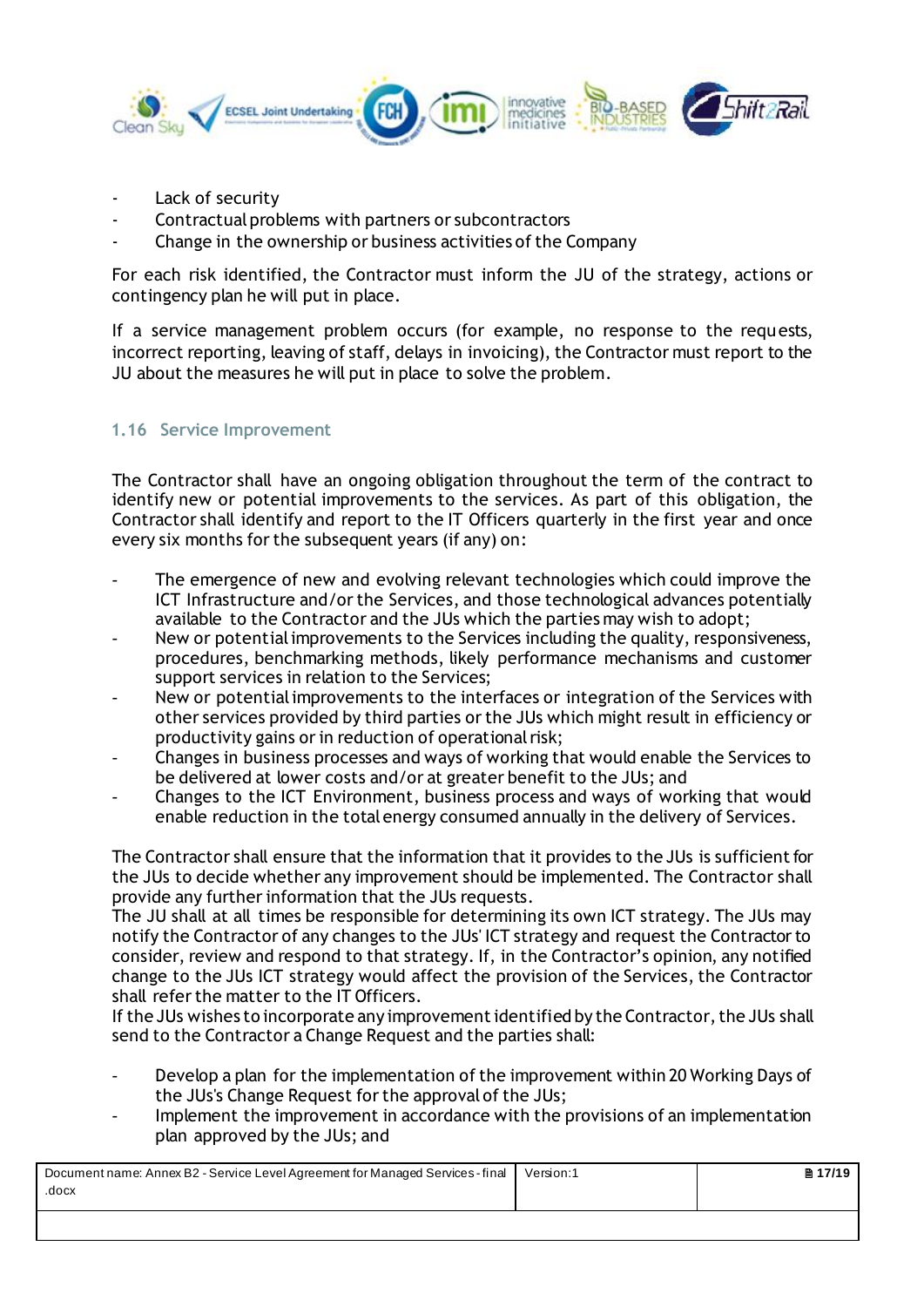

Submit the improvements to testing in accordance with the provisions of clause testing below.

#### <span id="page-17-0"></span>**1.17 Service Failure & Correction Plan**

A Service Failure, simply defined, is a service performance that fails to meet the contracting authority's expectations.

A Correction Plan is a document describing exactly how a specific situation will be changed to better meet the SLA. A corrective action plan is a response to a situation that is problematic for the JU.

If there is a Service Failure or if the Contractor believes that there will be a Service Failure, the Contractor shall notify the JUs promptly in writing of the Service Failure or likely Service Failure;

If there is a Service Failure or if the Contractor believes that there will be a Service Failure, which takes the Service Levels below the Service Notification Threshold the Contractor shall:

- Provide the JUs for its approval (which shall not be unreasonably withheld) with a draft Correction Plan of the action that it will take to rectify the Service Failure or to prevent the Service Failure from taking place or recurring, as soon as reasonably practicable and in any event within 10 Working Days from the day the Contractor notifies the Jus.
- If the JUs does not approve the draft Correction Plan, take the reasons notified to the Contractor for the rejection into account in the preparation of a further draft Correction Plan, which shall be resubmitted to the JUs within five Working Days of the rejection of the first draft;
- Take all remedial action that is reasonable to rectify or to prevent the Service Failure from taking place or recurring; and carry out the Correction Plan agreed in accordance with the terms above.

For the avoidance of doubt, approval of a Correction Plan by the JUs shall not relieve the Contractor from any of its liabilities under this Service Level Agreement and shall be without prejudice to any other rights or remedies available to the JUs.

The JUs and the Contractor can review the Service Level Agreement every year at the occasion of the prolongation of the Framework Contract, and may change the Service Credits applicable to one or more Service Levels provided that:

- The principal purpose of this change is to reflect changes in the JUs' business requirements and priorities, or to reflect changing industry standards;
- The change is not specifically intended to penalize the Contractor for poor performance in relation to any particular Service Levels; and
- There is no increase in the total value of Service Credits potentially payable.

| Document name: Annex B2 - Service Level Agreement for Managed Services - final | Version:1 | ■ 18/19 |
|--------------------------------------------------------------------------------|-----------|---------|
| .docx                                                                          |           |         |
|                                                                                |           |         |